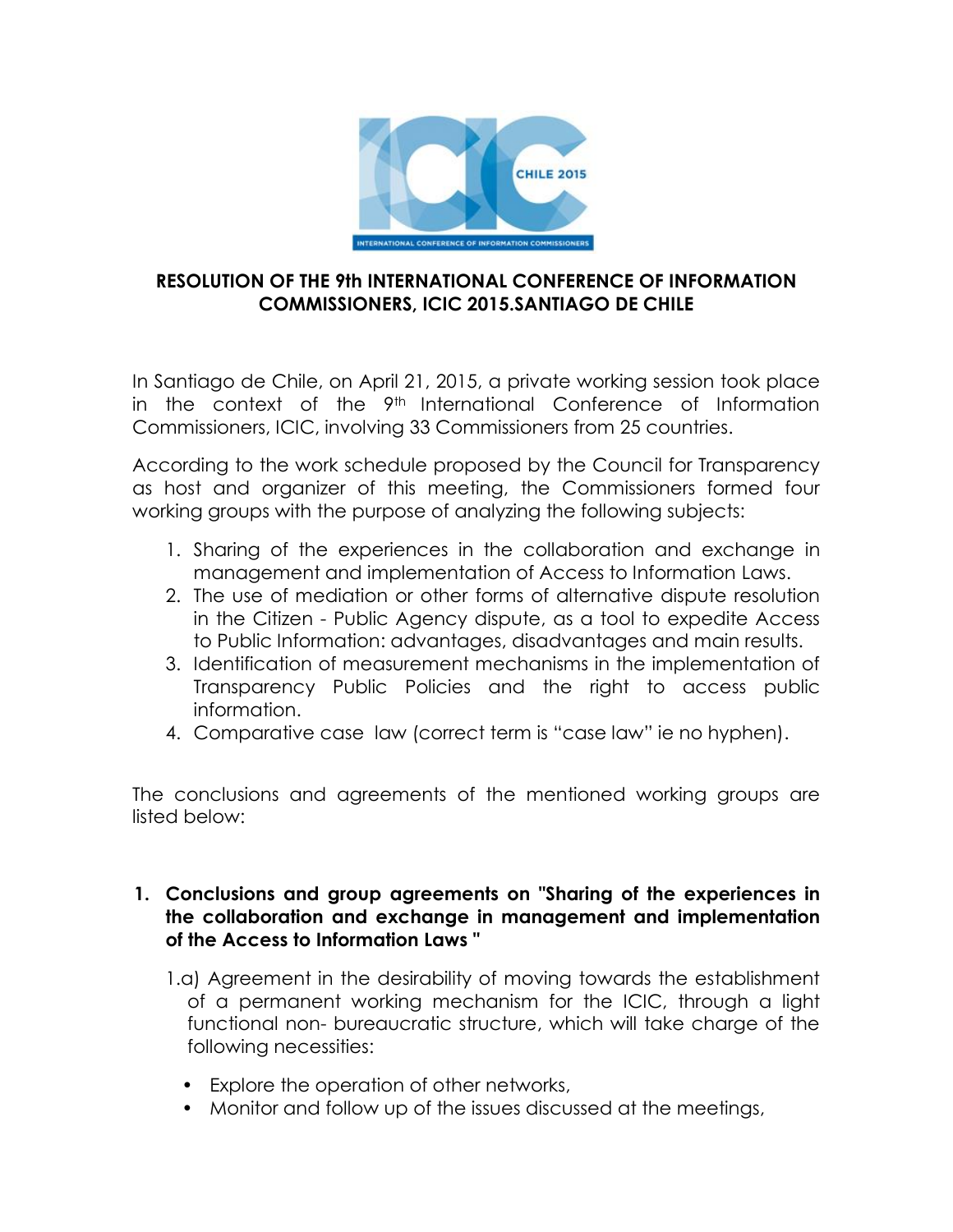- Promote and coordinate the exchange of experiences and good practices
- All relevant information will be made available and the process of installing new legislation and institutional frameworks will be encouraged and supported.

1.b) For the developing of a proposal for this functional structure it is agreed to mandate a working group comprising Commissioners fromat least three countries and up to five, all members of the ICIC, which thoroughly investigates the possible structure for this coordination mechanism in accordance with the identified requirements.

This working group will be integrated by one commissioner representative of: the Office of the Information Commissioner of Canada, the Office of the Scottish Information Commissioner, Indonesia Information Commissioner, the Federal Institute for Access to Public Information and Data Protection of Mexico, The Institute for Access to Public Information of Honduras and the Council for Transparency of Chile.

- **2. Conclusions and group agreements relating to " The use of mediation or other forms of alternative dispute resolution in the Citizen - Public Agency dispute, as a tool to expedite the Access to Public Information: advantages, disadvantages and main results".**
	- 2.a) The importance of implementing forms of alternative dispute resolution in the right to access public information is acknowledged.
	- 2.b) These forms of alternative dispute resolution should be a participative tool in which both citizens and public bodies are required in the processof solving the conflict.
	- 2.c) These forms of alternative dispute resolution should consider the special constitution of the right to access public information.
	- 2.d) These forms of alternative dispute resolution mechanisms and their processes should undergo evaluation.
	- 2.e) The participants in this conference commit to share the best practices in the forms of alternative dispute resolution for the right to access public information.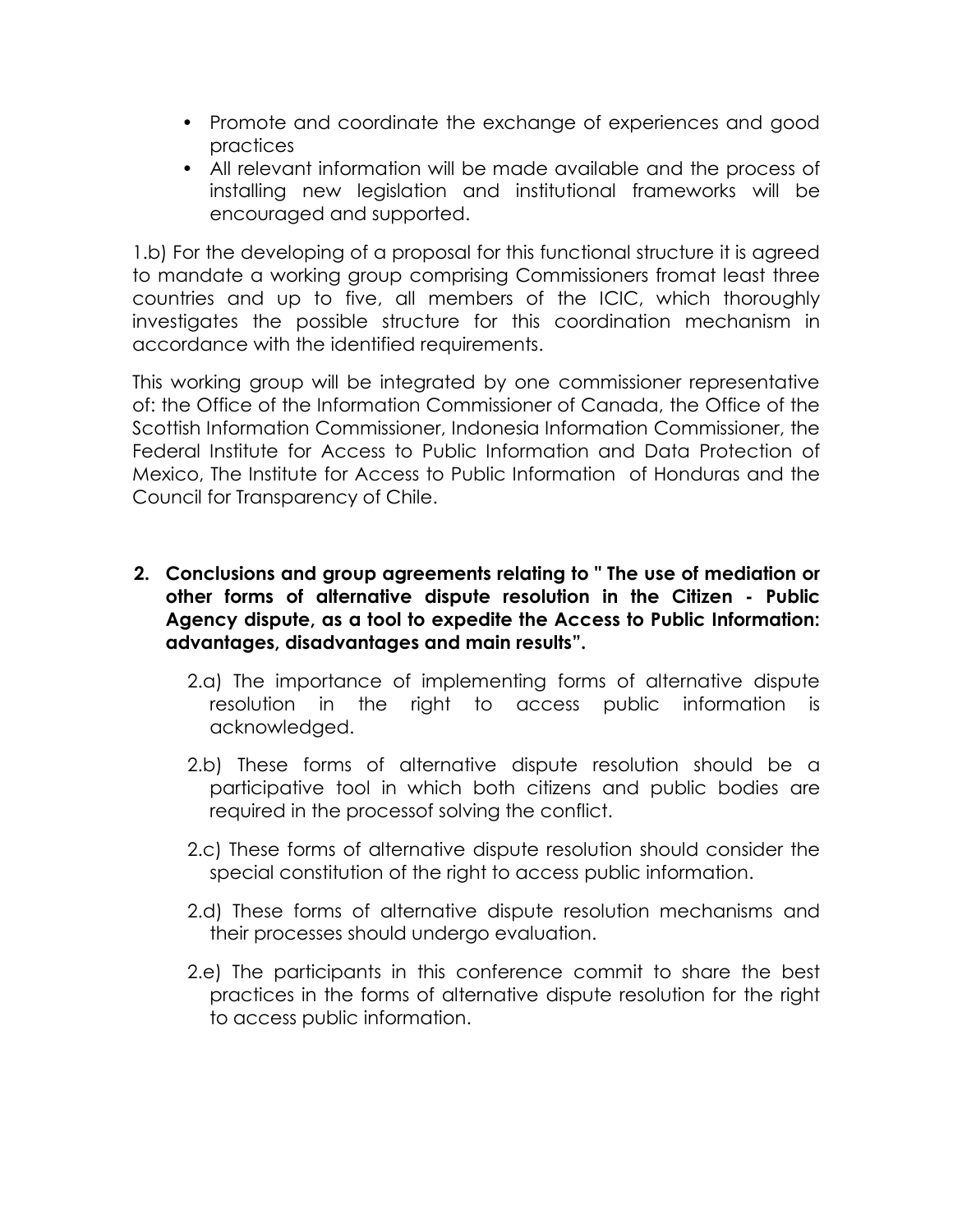- **3. Conclusions and group agreements on "Identification of measurement mechanisms in the implementation of Transparency Public Policies and the right to access public information".**
	- 3.a) Systematize a catalogue of existing international measures (OECD, OAS, etc)and evaluate the relevance of these indicators.
	- 3.b) Assess the need to develop a unified measurement model.
	- 3.c) Analyze the possibility to create new indicators for common measurement
	- 3.d) Generate communicating strategies for the results of these measurements for a full understanding of them
	- 3.e) Share good practices of the different national measurement systems

#### **4. Conclusions and group agreements relating to "Comparative case law ".**

- 4.a) Strengthen regional platforms of case law to create a future network that will be shared with all members of the organization, at national, provincial or federal level.
- 4.b) Generate an updated directory that will contain the general data of access to information guarantor bodies, their contact information and appropriate material to allow a fluid and effective communication between the members of the organization. The information will be submitted voluntarily by the members. The first list will be generated in the 9th International Conference of Information Commissioners.
- 4.c) When point 4b is completed, the guarantor bodies will share links to the respective websites where the particular case law of each of the members of the organization is published.
- 4.d) Update voluntarily, via mailing list of members of the organization, the decisions of the guarantor bodies or court decisions which have significance or impact on the right of access to information, and also updates of the regulations in the subject.
- 4.e) In the case of national organizations that share functions with provincial or federal agencies, the board agreed to instruct the national organizations to involve the local organisations and share with them the agreements reached at this meeting